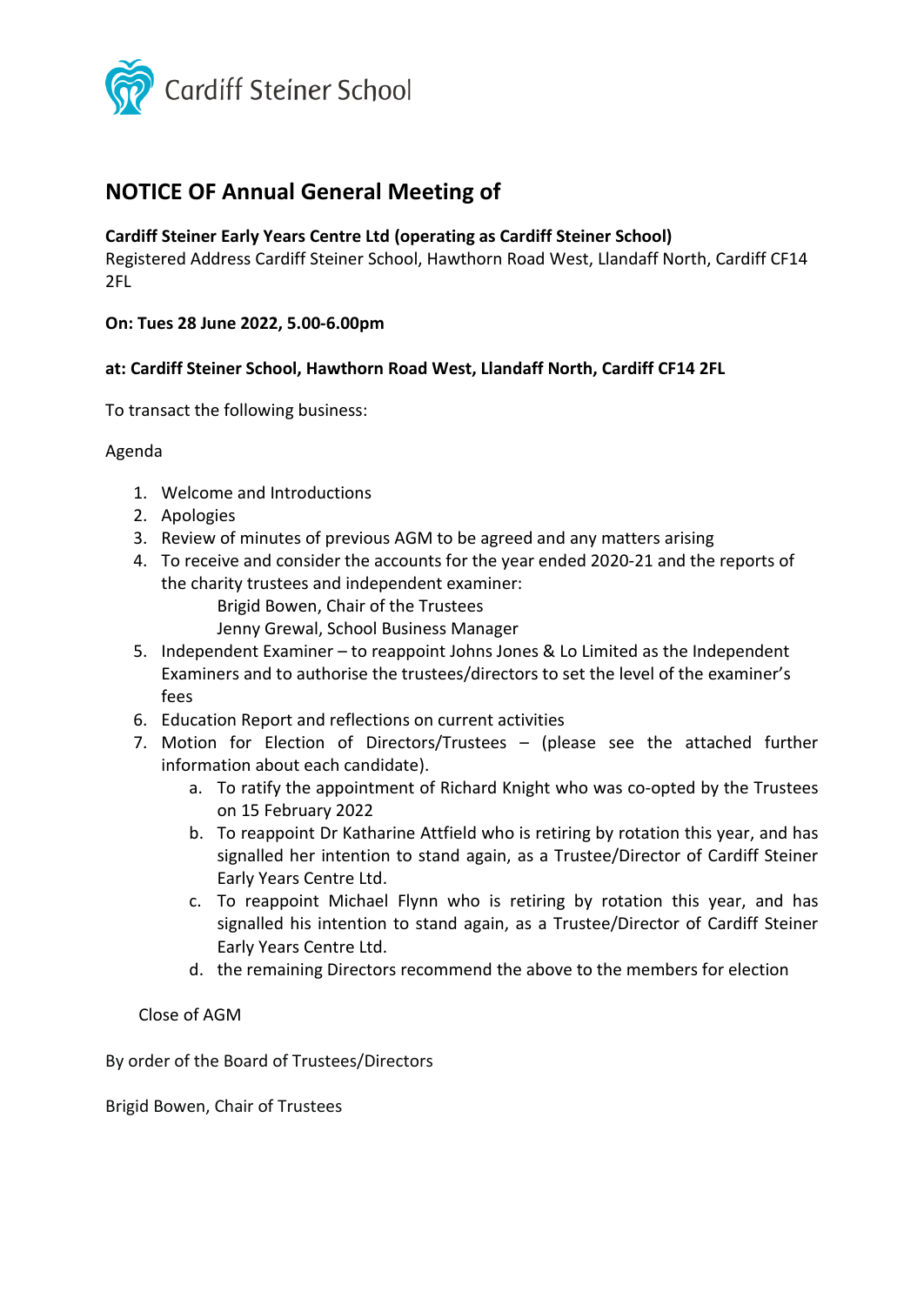\_\_\_\_\_\_\_\_\_\_\_\_\_\_\_\_\_\_\_\_\_\_\_\_\_\_\_\_\_\_\_\_\_\_\_\_\_\_\_\_\_\_\_\_\_\_\_\_\_\_\_\_\_\_\_\_\_ Cardiff Steiner Early Years Centre Ltd is a Charitable Company Ltd by Guarantee No. 07998357 and Registered Charity No. 1149061.

Please Note that under section 324 of the Companies Act 2006 members have the right to appoint a proxy provided that they conform to Article 22 of the Company's Memorandum and Articles of Association as follows:

(1.) Proxies may only validly be appointed by a notice in writing (a "proxy notice") which:

- (a) States the name and address of the member appointing a proxy;
- (b) Identifies the person appointed to be that member's proxy and the general meeting in relation to which that person is appointed;
- (c) Is signed by or on behalf of the member appointing the proxy, or is authenticated in such a manner as the directors may determine; and
- (d) Is delivered to the charity in writing in accordance with the articles and the instructions below:

(2) The charity requires proxy notices to be delivered in a particular form as follows:

To appoint a proxy a hard copy of the notice as detailed above must be:

- completed and signed by you;
- sent by post or delivered to Brigid Bowen, Chair of Trustees, Cardiff Steiner School, Hawthorn Road West Llandaff North, Cardiff CF14 2FL Durham Street, London, SE11 5JD and
- received by the Charity no later than 1pm on Monday 27 June 2022
- please note you cannot appoint a proxy by email or telephone
- if you wish to change your instructions, you can submit another notice, the appointment received last before the latest time for the receipt of proxies will take precedence.
- an appointment under a proxy notice may be revoked by delivering to the charity to the address above a notice in writing given by or on behalf of the person by whom or on whose behalf the proxy notice was given. The notice must clearly state that the instructions are revoked.
- a notice revoking a proxy appointment only takes effect if it is delivered before the start of the meeting or adjourned meeting to which it relates.
- if a proxy notice is not executed by the person appointing the proxy, it must be accompanied by written evidence of the authority of the person who executed it to execute it on the appointor's behalf.
- communications relating to proxies in respect of the meeting may only be sent to the address above
- no other forms of communication will be accepted by the charity

(3) Proxy notices may specify how the proxy appointed under them is to vote (or that the proxy is to abstain from voting) on one or more resolutions. Where you appoint as your proxy someone other than the Chairman, you are responsible for ensuring that they attend the meeting and are aware of your voting intentions. If you wish your proxy to make any comments on your behalf, you will need to appoint someone other than the Chairman and give them the relevant instructions directly.

(4) Unless a proxy notice indicates otherwise, it must be treated as -

(a) allowing the person appointed under it as a proxy discretion as to how to vote on any ancillary or procedural resolutions put to the meeting; and

(b) appointing that person as a proxy in relation to any adjournment of the general meeting to which it relates as well as the meeting itself.

(5) A person who is entitled to attend, speak or vote (either on a show of hands or on a poll) at a general meeting remains so entitled in respect of that meeting or any adjournment of it, even though a valid proxy notice has been delivered to the charity by or on behalf of that person. If you have appointed a proxy and attend the meeting in person, your proxy appointment will automatically be terminated.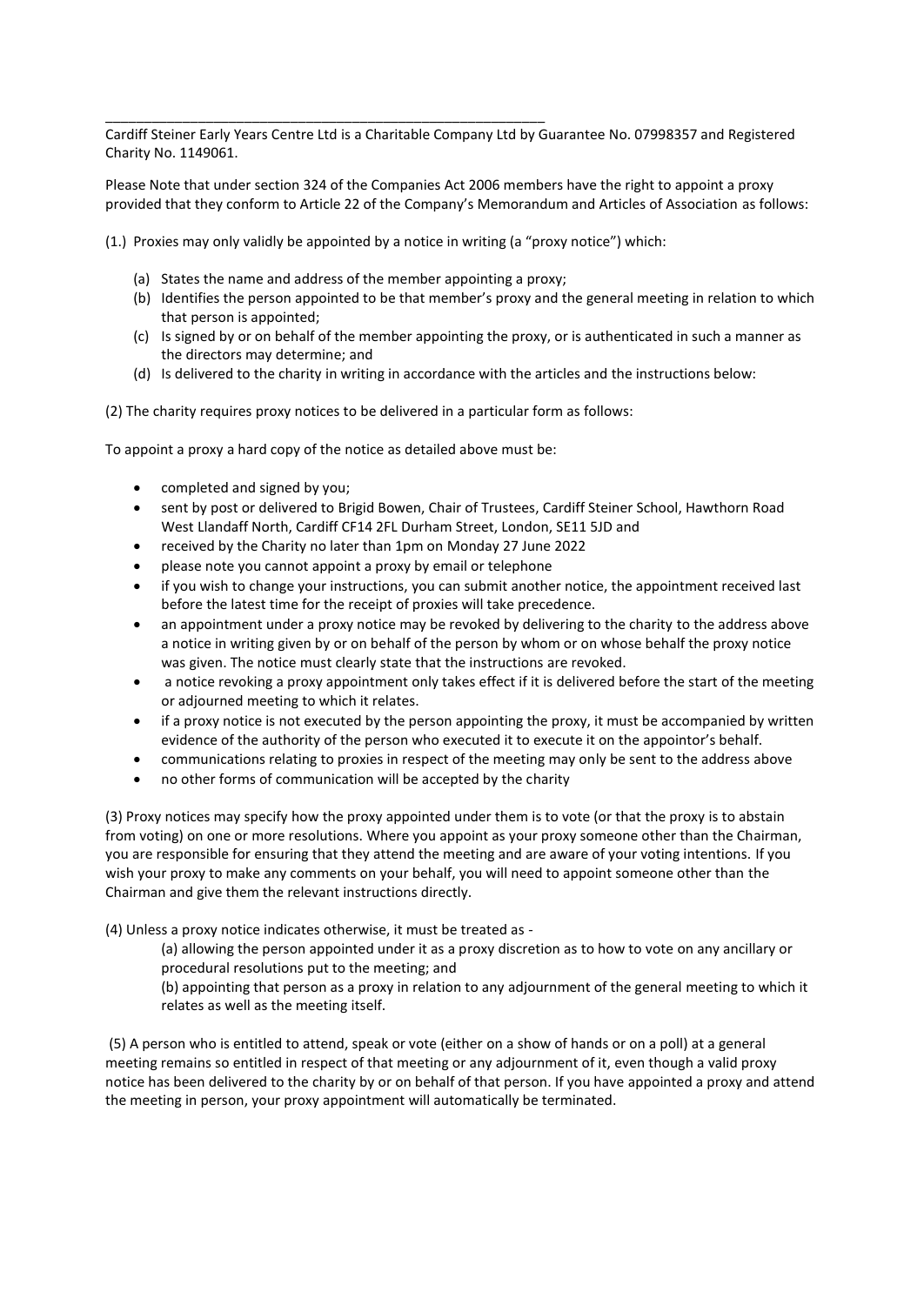### **Overall Structure**

The charity, Cardiff Steiner Early Years Centre Ltd (operating as 'Cardiff Steiner School'), is constituted as both a registered charity (number 1149061, registered 24 September 2012) and as a company limited by guarantee (number 07998357, incorporated 20 March 2012, commenced trading 1 October 2012). It is governed by its Articles of Association adopted on 5 January 2012. The Trustees of the charity are also Directors of the Ltd Company for the purposes of company law.

Cardiff Steiner School is a self-administered, collaboratively led institution. Its leadership is divided across three groups, each of which is responsible for a specific 'realm' of decision making. These groups are the **College of Teachers, the Board of Trustees and Administration**. The groups strive for thoughtful independence. Each upholds its own work, recognises where responsibilities overlap, understands when an issue falls to another group, and works with the other groups with honesty and integrity.

The ongoing operations of the School are managed by the **School Management Team (SMT)**, who coordinate, monitor and review the School Development Plan and activities of the various spheres of the School. SMT is made up of the School Administrator, School Business Manager, and Education Coordinators of Kindergarten and Classes.

The **Board of Trustees** are responsible for overall governance, and carry responsibility for the legal good-standing, financial well-being and quality assurance of the School.

The **College of Teachers** are responsible for pedagogical governance - for matters that directly relate to the classroom and the teaching of the children, including pedagogy, curriculum development, assessment, admissions assessment, the selection, mentoring, and evaluation of teachers, and for the day-to-day coordination and running of the educational programme.

**Administration** is made up of the School Administrator and School Business Manager and have responsibility for business/administrative operations, regulatory compliance, managing contact with outside individuals and agencies, marketing, communications, admissions/enrolment, facilities and fundraising/development.

Other **delegated committees and individuals** (Mandate Groups, Committees etc.) have responsibility for specific activities and areas of the school. Each of these operates as a mandated or delegated group under the direction of one of the above-mentioned bodies, and can contain members from the different groups. Examples for the Trustees are the Health & Safety Committee; and for the College of Teachers, the Teaching Development Group. Some mandates are jointly held.

### **Getting involved**

The School relies and thrives on the volunteer input of its parents and supporters, both formally and informally. The role of Trustees is a specific role in strategic governance requiring relevant skills and experience. If you have other skills, and/or would like to be more involved with the School on an operational basis, we have a growing number of mandates and delegated groups which can be made up of staff, parents, supporters and Board members. These include ongoing roles such as fundraising (events and grant applications); building and maintenance; garden group, fairs committee and could also include specific groups set up to perform a certain task or job. Please speak to the School Office if you would like to get involved in any of these areas.